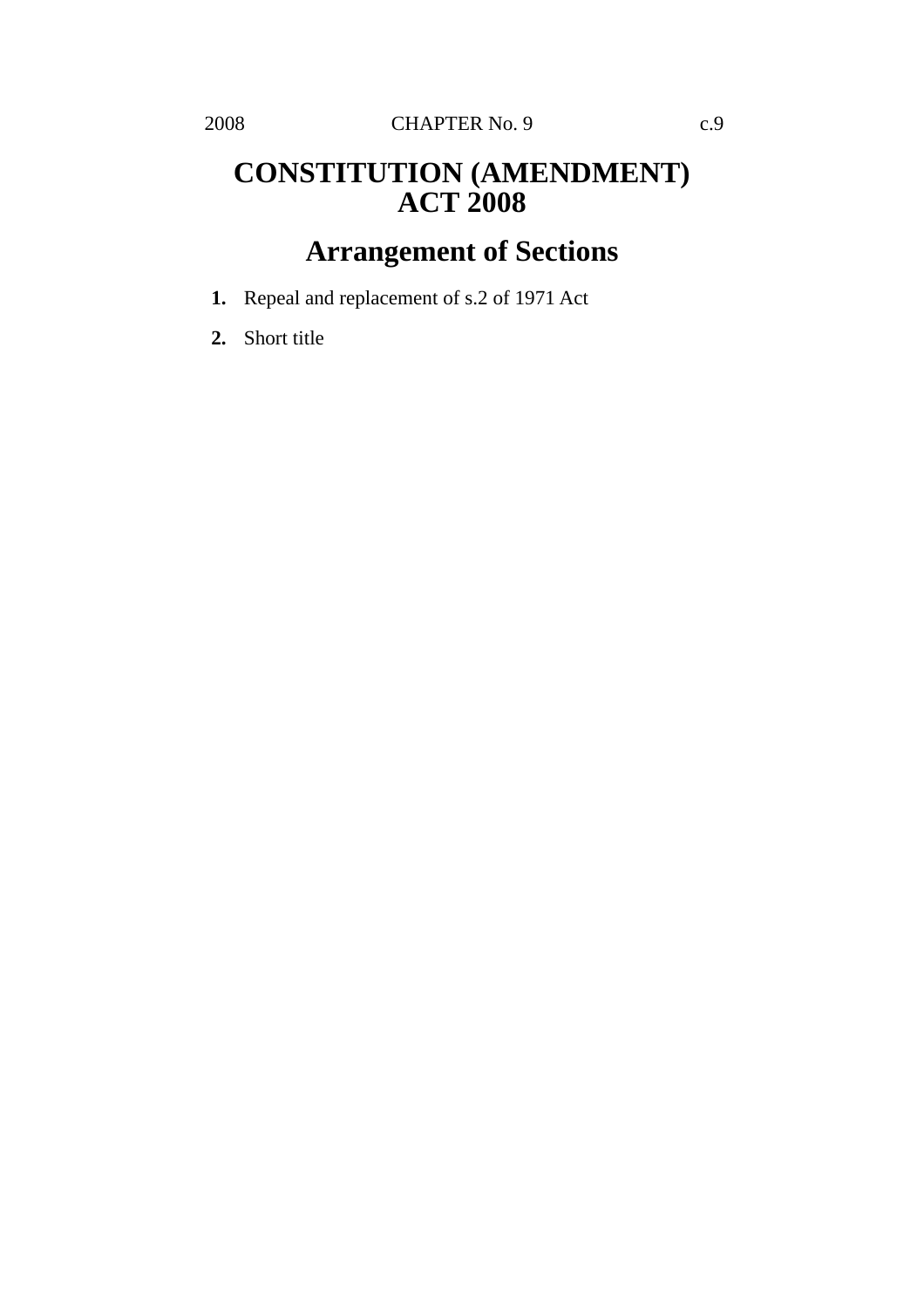

**Jule of Man)** Signed in Tynwald: 17th June 2008<br>In *III* Heceived Royal Assent: 17th June 2008 Received Royal Assent:17th June 2008 Announced to Tynwald: 17th June 2008 to Wit

## **AN ACT**

to repeal section 2 of the Isle of Man Constitution (Elections to Council) Act 1971, as amended; to provide that, when there is a vacancy in the Legislative Council to be filled, an invitation to nominate candidates shall be addressed to the Members of the House of Keys, following which the vacancy shall be filled at a single sitting of the House; and to provide that voting at that sitting on the persons nominated shall take place in accordance with such provision as may be made by standing orders of the House.

**BE IT ENACTED by the Queen's Most Excellent Majesty, by** and with the advice and consent of the Council and Keys in Tynwald assembled, and by the authority of the same, as follows:—

1. (1) Section 2 of the Isle of Man Constitution (Elections to Repeal and Council) Act 1971 is repealed in part and amended in part in replacement accordance with subsections (2) to (5).

of s.2 of 1971 Act

[c.34]

(2) For section 2(1) substitute —

"(1) Every election by the House under section 8 of the principal Act of a person or persons to serve as a member or members of the Council shall be conducted in accordance with this section.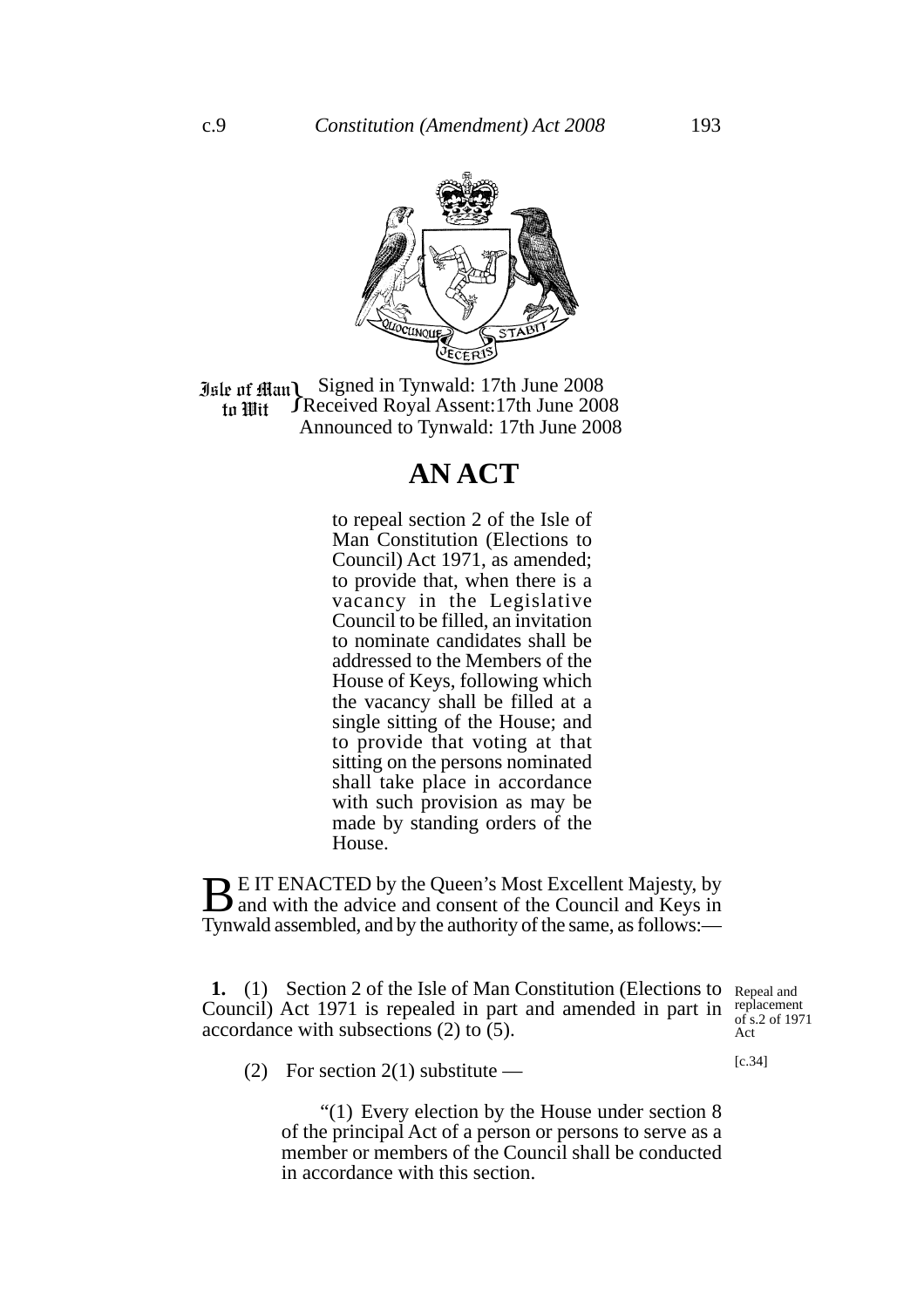But Standing Orders of the Keys may provide for the practice and procedure to be adopted in such elections, and shall have effect in respect of any circumstances arising for which this section does not make provision.".

(3) For section 2(1A) substitute —

"(1A) Where there is, or there is to be, a vacancy to be filled in the elected members of the Council, members of the Keys may, upon being invited to do so by the Speaker, propose persons to be candidates for election to the Council.

(1B) The Speaker shall invite members of the Keys to propose persons to be candidates for election to the  $C$ ouncil  $-$ 

- (a) one month before an elected member of the Council goes out of office in accordance with section 10 of the principal Act (retirement);
- (b) as soon as practicable after an elected member of the Council goes out of office, or a vacancy otherwise occurs, for any other reason.

(1C) Proposals may be made at any time during the period of one month immediately following the invitation made by the Speaker.

(1D)All proposals shall be in writing and delivered to the Secretary of the House and shall be accompanied by particulars in writing of —

- (a) the qualifications and experience of the candidate, and
- (b) the reasons why the proposer considers the candidate to be suitable to be a member of the Council.

(1E) The sitting of the Keys at which the election to the Council is held shall be not less than 14 days after the end of the period for the making of the proposals, but as soon as practicable thereafter.

 $(1F)$  (a) In this subsection —

(i) a "round of elections" means voting by the Keys on candidates proposed in accordance with subsections (1B) to (1D) or under subsection (1I); and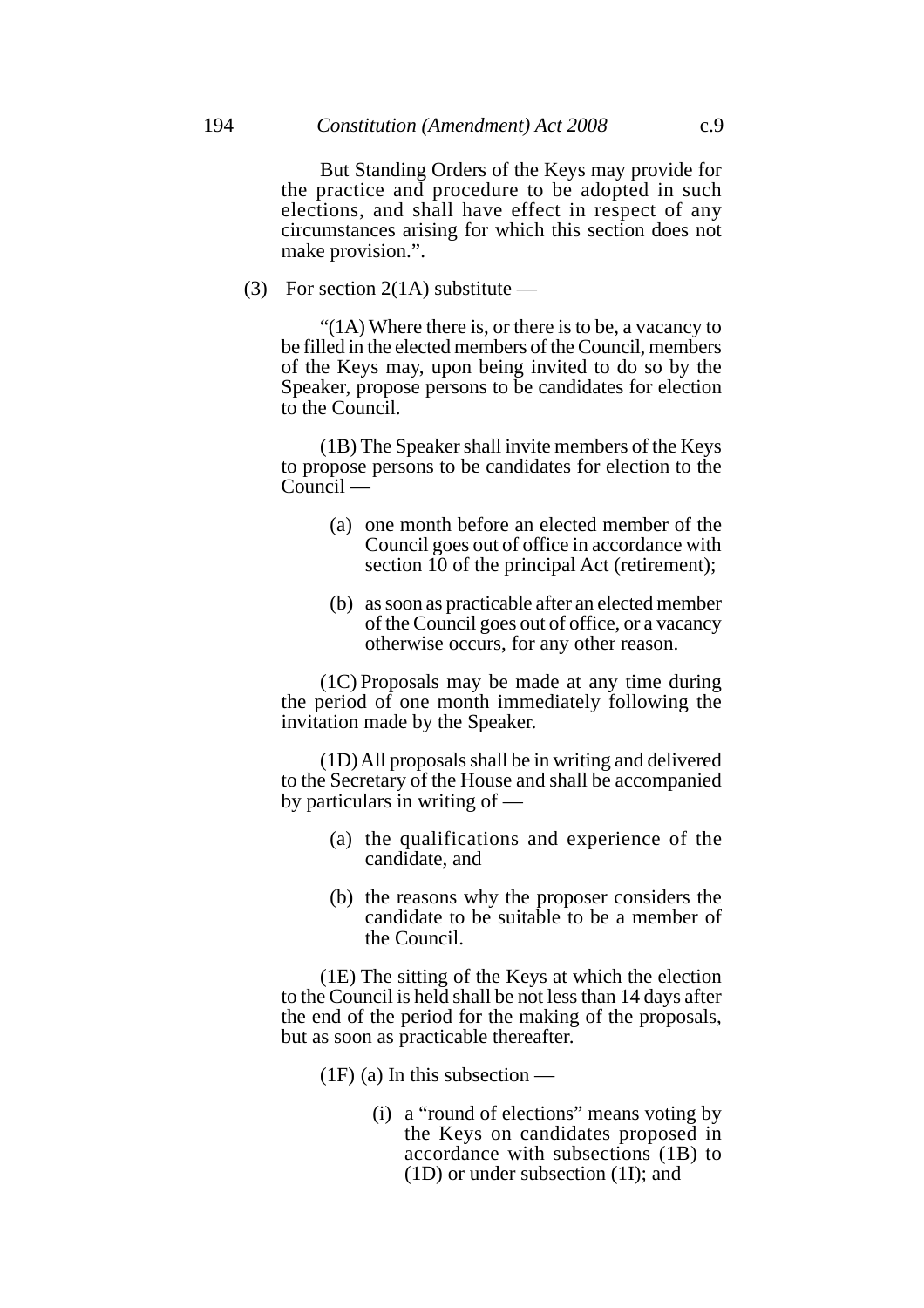- (ii) a round of elections is "completed" when all the vacancies have been filled or the Speaker has called for proposals under subsection  $(1K)$ .
- (b) Once the Keys have commenced a round of elections then, subject to paragraph (c), that round of elections must be completed on that day.
- (c) A round of elections may be adjourned to the next day once only.
- (d) When a round of elections appears on the Keys Order Paper for a sitting then, once it has commenced, no other business may be taken by the Keys sitting alone either that day or the next day until that round of elections is completed.

(1G)Each member of the Keys shall, at each stage of an election to the Council either —

- (a) vote for any one or more candidates up to the number of vacancies to be filled; or
- (b) vote for no candidates.

(1H)A voting paper that does not comply with either paragraph (a) or paragraph (b) of subsection (1G) shall be a spoilt paper.

(1I) If the Keys do not elect any person who has been proposed for membership of the Council under subsection (1D), any member of the Keys may then propose any other person for election to the Council.

(1J) A proposal under subsection (1I) shall be treated as a proposal made in accordance with subsections (1B) to (1D) and subsections (1F) to (1I) shall apply accordingly.

(1K)If a vacancy remains in the Council after the members have been given the opportunity to make proposals under subsection (1I), the Speaker shall invite the members of the Keys to propose persons to be candidates for election to the Council.

(1L) An invitation under subsection (1K) shall be treated as an invitation under subsection (1B) and subsections (1C) to (1K) shall apply accordingly.".